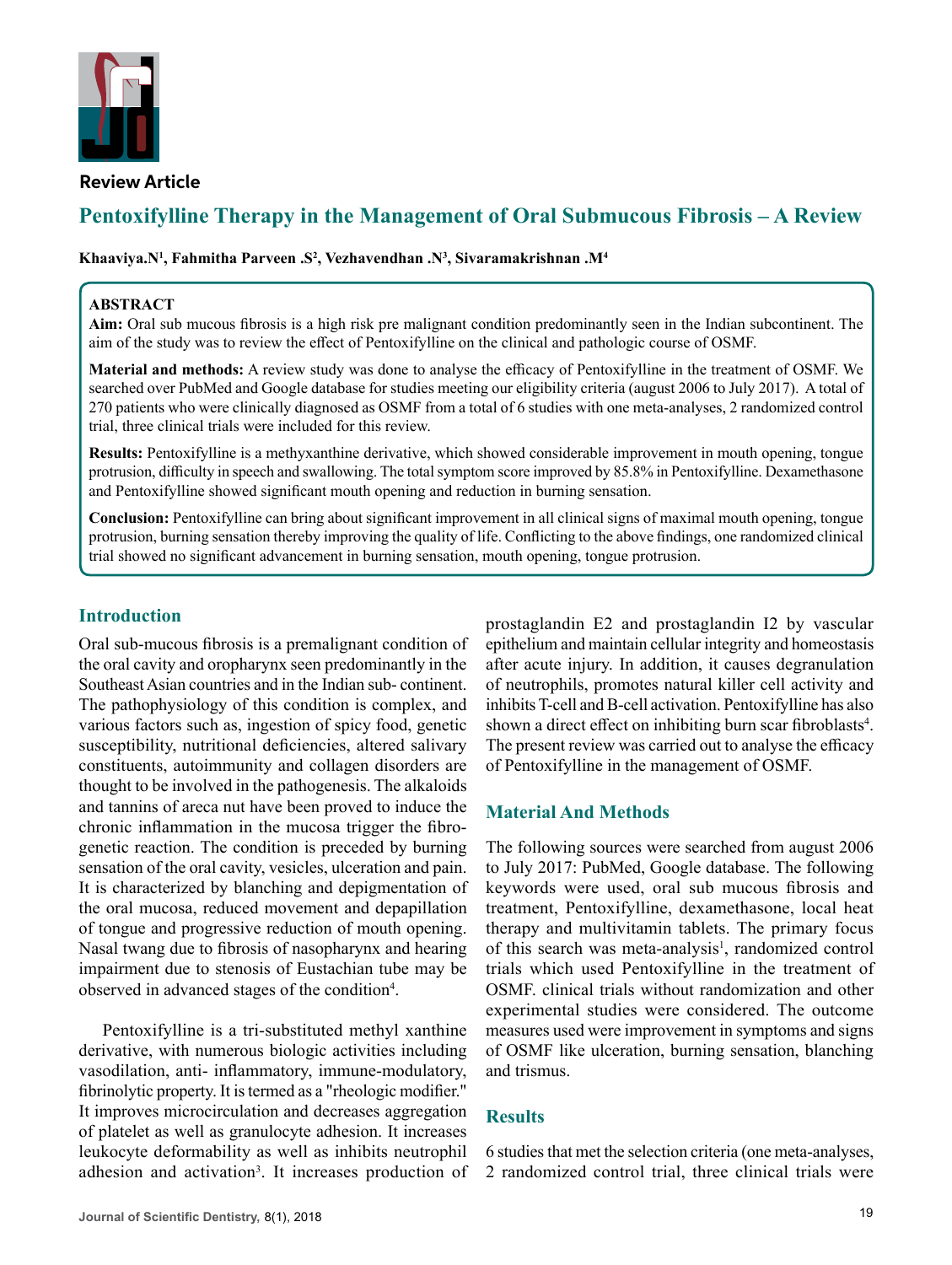included for this review with a total of 270 patients. One meta-analyses, analysed the efficacy of Pentoxifylline in the treatment of OSMF. Four studies compared the efficacy of placebo**,** multivitamin tablet, dexamethasone and local heat therapy with Pentoxifylline.

## **Discussion**

Oral sub mucous fibrosis is a chronic progressive scarring oral disease which is common in patients chewing areca nut in Indian subcontinent. It is a common premalignant condition affecting the oral mucosa. It is characterized by progressive build-up of constricting bands of collagen in the cheek and the adjacent structures of mouth, oropharynx which can severely restrict mouth opening, tongue movements as well as it causes problems with speech and swallowing<sup>5</sup>. Treatment of OSMF is based on severity of the disease, various treatment modalities have been elucidated to alleviate symptoms and signs associated with OSMF. If the disease is noted prior to the development of trismus, cessation of the betel habit will often resolve the objective signs and subjective symptoms. once trismus have been developed the goal of the therapy is to maintain the oral function and also to limit the progression of the disease<sup>5</sup>. As OSMF is a chronic mucosal inflammatory disease, control of the inflammation or the factors contributing the inflammatory tissue reaction should form the basis of definitive management. Combination of drugs such as steroids, human placental extracts, hyaluronidase, chymotrypsin, collagenase, Pentoxifylline, iron and multivitamin supplements including lycopene have been used. Laser ablation and surgery which includes the cutting of fibrous bands of the jaw muscles and TMJ have been used for more extreme cases<sup>5</sup>. However, the present review analysed the meta-analysis, randomized controlled trial, as well as clinical trial providing additional insight of the trials so that the types of interventions needed can be evaluated with the evidence.

Pentoxifylline is an anti-inflammatory, vasodilating, immune-modulatory, fibrinolytic drug. The pharmacokinetics of Pentoxifylline is that, it is almost completely observed after oral administration, 400mg releases short peak plasma Pentoxifylline concentrate 2- 3 hrs post administration. It is extensively metabolised. Active main metabolite 1 (5-hydroxy),3,7, (dimethylxanthine) is measurable in twice the concentration in plasma of that of its parent substance. It is eliminated by kidneys. The pharmacodynamics is that it improves capillary blood flow by increasing erythrocyte flexibility and reducing blood viscosity.

Pentoxifylline increases the production of prostaglandins (specifically E2 & I2) by vascular epithelium which is important in maintaining cellular integrity and haemostasis after acute injury<sup>4</sup>. The degree of vascularity of the diseased mucosa in OSMF as well as a matter of dispute, Pentoxifylline improves red blood cell membrane deformability by increasing the amount of membrane adenosine tri phosphate. It also alters red blood cell membrane, protein phosphorylation patterns, increases protein kinase activity and decreases calcium  $2^+$  - dependant k<sup>+</sup> efflux<sup>6</sup> which promotes vasodilating property. Its immunomodulatory actions**<sup>3</sup>** include increase in leucocyte adhesion. It also neutrophil degranulation and the release of peroxides, promotes natural killer cell activity and the production of tumour necrosis factor and inhibits T and B cell activation. The results of experimental studies<sup>7</sup> have shown that fibroblast cultured in the presence of Pentoxifylline produced twice as much collagenase activity and decreased amounts of collagen, glycosaminoglycan's, and fibronectin. Interleukin-1 – induced fibroblast proliferation is also inhibited by Pentoxifylline which promotes fibrinolytic property.

Most side effects caused by Pentoxifylline involve the gastro intestinal tract and central nervous system. The most frequent gastro intestinal complaints include nausea, vomiting, bloating, flatus and bleeding. The overall incidence of adverse effects was higher in patients who received Pentoxifylline in capsule forms than in those who received commercially available sustained release tablets which showed slow drug delivery and minimize gastric intolerance2,3,4,5,6. Their side effects are dose related and can be minimized by dose reduction.

Pentoxifylline 400mg twice daily, used for 3 months showed considerable improvement in mouth opening, tongue protrusion, difficulty in speech and swallowing, when compared to placebo in OSMF patients. Significant improvement was noticed when Pentoxifylline administrated 400mg twice daily for a period of 3 months and later hiked to 3 times daily for a period of 6-7 months<sup>4,5</sup>. Long- term 7 months Pentoxifylline therapy showed significant improvement in mouth opening, reduction of burning sensation, intolerance to spicy food, reduction in anterior and perioral fibrotic bands when compared to multivitamin therapy and local heat therapy but with no significant improvement in tongue protrusion and fibrotic bands in the posterior buccal mucosa and bands in the junction of hard and soft palate<sup>3</sup>.

The total symptom score improved by 85.8% in Pentoxifylline and 38.2% in multivitamin group. Pentoxifylline therapy also showed significant